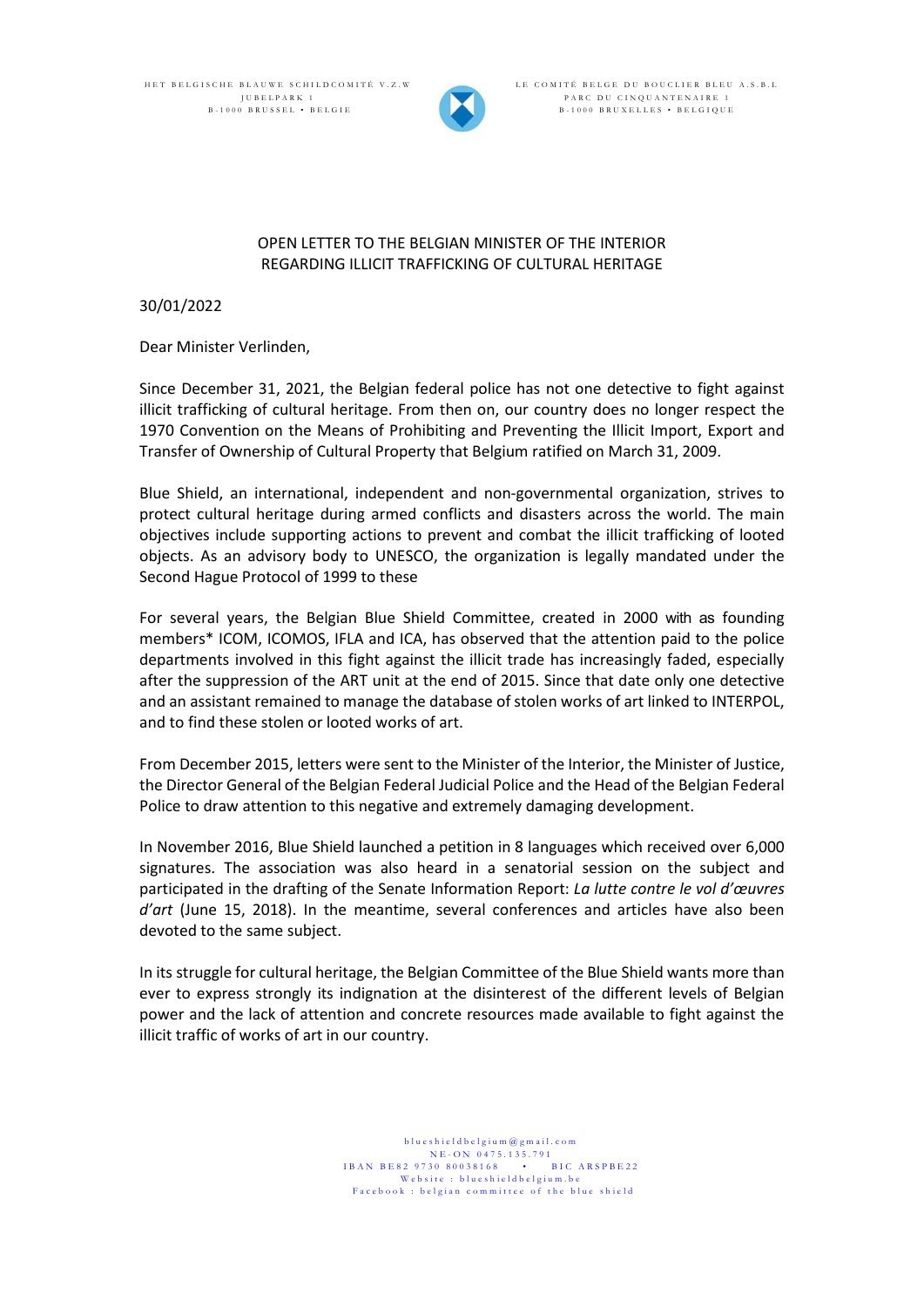Artistic objects looted in war zones end up illegally on the Belgian market and it is not uncommon that the profits are used to finance international terrorism. In addition our own cultural heritage is victim of the actual situation. The illicit trade of stolen art objects extends beyond the limits of the competences of local services who currently have to deal with these issues, and even beyond our borders.

The Belgian Blue Shield to the Minister of the Interior appeal to the Minister of the Interior and members of the Federal Government of Belgium to adopt a firm policy against these criminal actions.

The 1970 Convention must be respected!

Yours sincerely,

On behalf of the Board,

Gustaaf Janssens, PRESIDENT Christina Ceulemans, SECRETARY Britt Claes, TREASURER

---------------------------------------------------------

\***ICOM** International Council for Museums **ICOMOS** International Council of Monuments and Sites **IFLA** International Federation of Library Associations and Institutions **ICA** International Council on Archives

> blueshieldbelgium@gmail.com N E - ON 0475.135.791 IBAN BE82 9730 80038168 • BIC ARSPBE22 Website : blueshieldbelgium.be Facebook : belgian committee of the blue shield